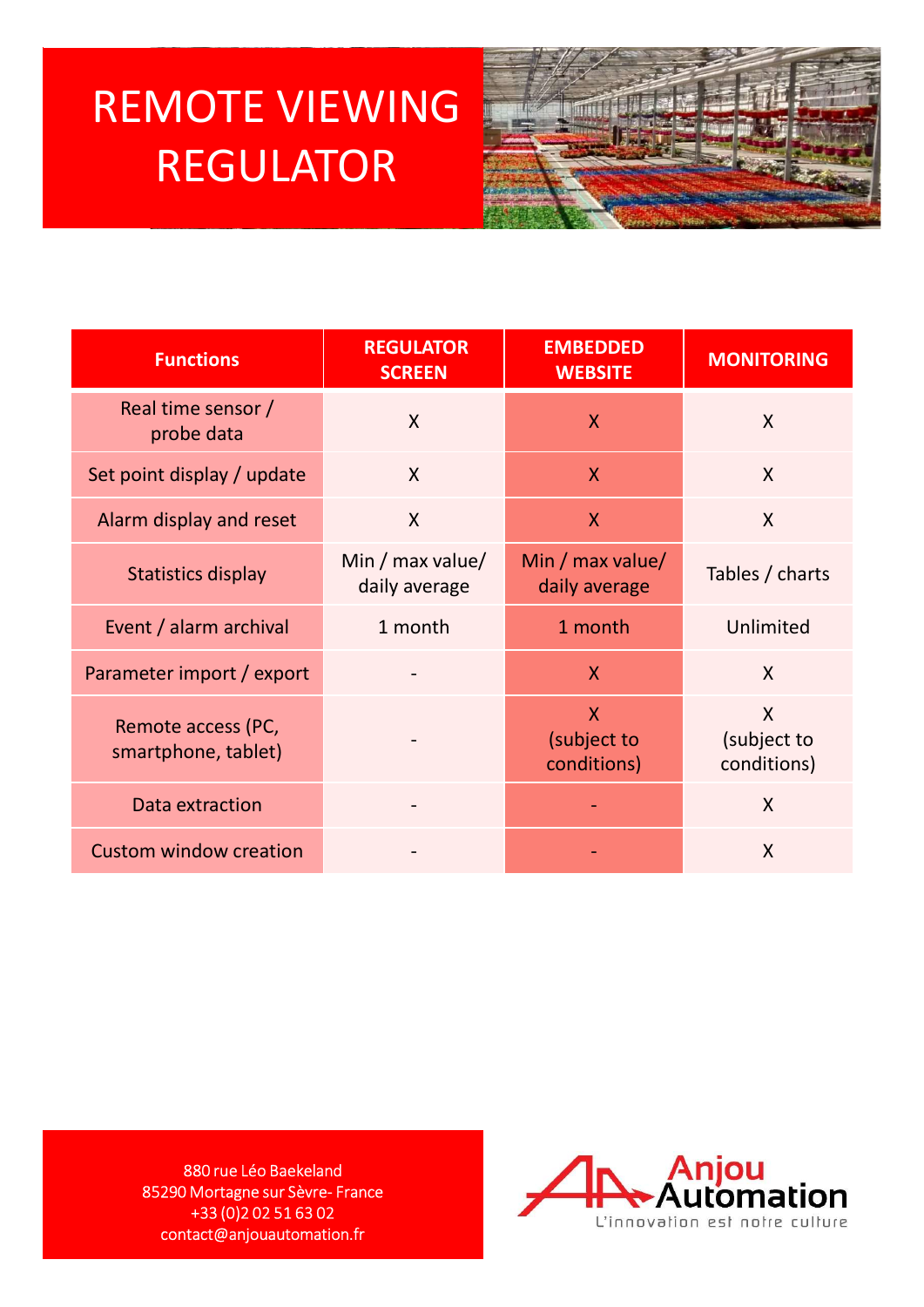## REMOTE VIEWING USING A WEB BOX